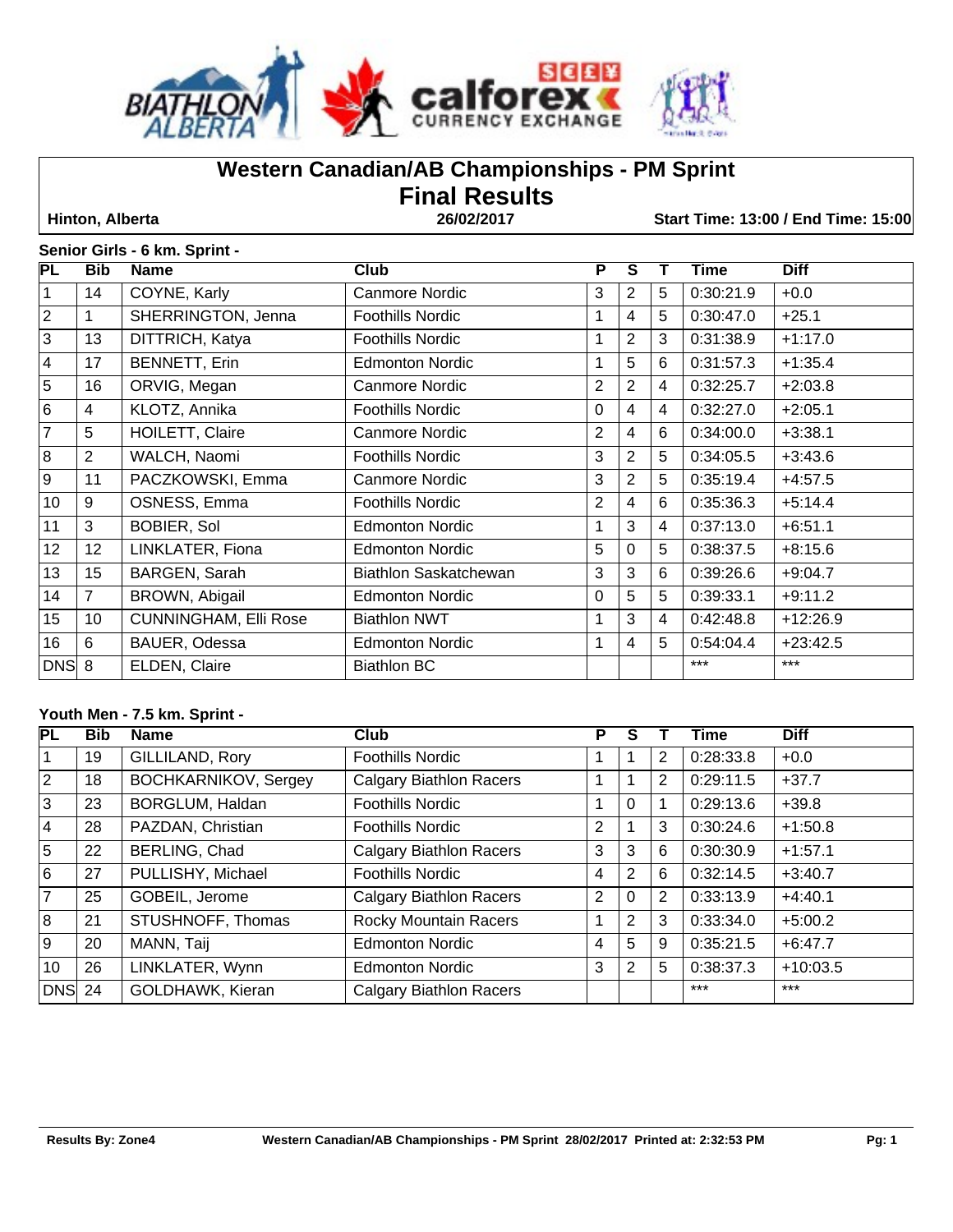## **Men - 10 km. Sprint -**

| PL | <b>Bib</b> | <b>Name</b>             | Club                         |   |   |   | Time      | <b>Diff</b> |
|----|------------|-------------------------|------------------------------|---|---|---|-----------|-------------|
|    | 34         | <b>NEUMANN, Matthew</b> | <b>Foothills Nordic</b>      |   |   | 3 | 0:34:04.4 | $+0.0$      |
| 2  | 31         | <b>GERWING, Nate</b>    | <b>Rocky Mountain Racers</b> |   | 4 | 5 | 0:39:31.8 | $+5:27.4$   |
| 3  | 33         | <b>BURLINGAME, Ryan</b> | Hinton Nordic                |   | 3 | 4 | 0:39:51.5 | $+5:47.1$   |
| 14 | 32         | THOMPSON, Beau          | <b>Foothills Nordic</b>      | ົ | 3 | 5 | 0:40:44.9 | $+6:40.5$   |
| 5  | 35         | <b>ECCLESTON, Sasha</b> | Camrose Vikings              |   | ⌒ |   | 0:41:17.0 | $+7:12.6$   |

# **Junior Men - 10 km. Sprint -**

| <b>PL</b>          | Bib | <b>Name</b>              | Club                    |          | Time      | <b>Diff</b> |
|--------------------|-----|--------------------------|-------------------------|----------|-----------|-------------|
|                    | 30  | HOLLAND, Brion           | Calgary Biathlon Racers | ∠        | 0:40:44.5 | $+0.0$      |
| $\sim$<br><u>_</u> | 29  | <b>MACDONELL, Curtis</b> | <b>Foothills Nordic</b> | <u>_</u> | 0:46:59.4 | $+6:14.9$   |

#### **Master Men - 6 km. Sprint -**

| PL              | <b>Bib</b> | <b>Name</b>           | Club                    | P              | S              |                | Time      | <b>Diff</b> |
|-----------------|------------|-----------------------|-------------------------|----------------|----------------|----------------|-----------|-------------|
| 1               | 37         | KLOTZ, Farley         | <b>Foothills Nordic</b> | 0              | 2              | 2              | 0:28:16.7 | $+0.0$      |
| $\overline{2}$  | 42         | PROUDFOOT, James      | Wapiti Nordic           | $\Omega$       | 2              | $\overline{2}$ | 0:31:37.4 | $+3:20.7$   |
| 3               | 46         | PETROV, Andrei        | <b>Edmonton Nordic</b>  | $\overline{2}$ | 4              | 6              | 0:31:53.8 | $+3:37.1$   |
| 4               | 38         | ELDEN, Chris          | <b>Biathlon BC</b>      | 3              | $\overline{2}$ | 5              | 0:31:57.4 | $+3:40.7$   |
| 5               | 39         | DESAULNIERS, Jeannot  | <b>Hinton Nordic</b>    | 3              | 4              | $\overline{7}$ | 0:32:43.3 | $+4:26.6$   |
| 6               | 47         | <b>BORGLUM, Brian</b> | <b>Foothills Nordic</b> | $\overline{2}$ | $\overline{2}$ | 4              | 0:33:29.3 | $+5:12.6$   |
| $\overline{7}$  | 43         | TEW, Ryan             | <b>Hinton Nordic</b>    | 3              | 4              | 7              | 0:34:05.8 | $+5:49.1$   |
| 8               | 36         | SKARSGARD, Andrew     | <b>Foothills Nordic</b> | 1              | $\overline{2}$ | 3              | 0:35:01.3 | $+6:44.6$   |
| 9               | 48         | FORER, Douglas        | <b>Edmonton Nordic</b>  | 2              | 4              | 6              | 0:37:13.9 | $+8:57.2$   |
| 10              | 41         | VIVANCO, Raymond      | <b>Edmonton Nordic</b>  | 3              | $\Omega$       | 3              | 0:37:44.9 | $+9:28.2$   |
| 11              | 40         | MOSES, Stephen        | <b>Foothills Nordic</b> | 2              | 4              | 6              | 0:39:41.8 | $+11:25.1$  |
| 12 <sup>2</sup> | 45         | HOLASH, John          | <b>Foothills Nordic</b> | 4              | 4              | 8              | 0:43:30.7 | $+15:14.0$  |
| <b>DNS</b> 44   |            | THOMPSON, Adam        | <b>Edmonton Nordic</b>  |                |                |                | $***$     | $***$       |

## **Sport Men - 6 km. Sprint -**

| PL | - - -<br>ы | -----                 | . в<br>nuu  |   | $\cdots$<br>шю        | <b>Diff</b> |
|----|------------|-----------------------|-------------|---|-----------------------|-------------|
|    | 49         | DAHL<br>ANI<br>Marius | Nordic<br>. | J | $\sim$ $-$<br>י<br>~∽ | −∪.∪        |

# **Youth Women - 6 km. Sprint -**

| <b>PL</b>   | <b>Bib</b> | <b>Name</b>            | <b>Club</b>                  |   |   |   | Time      | <b>Diff</b> |
|-------------|------------|------------------------|------------------------------|---|---|---|-----------|-------------|
|             | 54         | <b>BARGEN, Chloe</b>   | <b>Biathlon Saskatchewan</b> | 2 | 0 | 2 | 0:32:43.5 | $+0.0$      |
| $ 2\rangle$ | 52         | STADNYK, Hanne         | <b>Biathlon Saskatchewan</b> | 2 | 3 | 5 | 0:33:02.1 | $+18.6$     |
| 3           | 51         | MIREJOVSKY, Anne       | Camrose Vikings              |   | 4 | 5 | 0:33:30.3 | $+46.8$     |
| 14          | 55         | TILLEY, Tatiana        | <b>Rocky Mountain Racers</b> | 2 | 3 | 5 | 0:35:15.7 | $+2:32.2$   |
| 5           | 53         | <b>BURKE, Calista</b>  | Canmore Nordic               | 3 | 4 |   | 0:35:44.1 | $+3:00.6$   |
| 6           | 50         | <b>DEUCHAR, Ashley</b> | <b>Foothills Nordic</b>      | 2 | 3 | 5 | 0:37:05.9 | $+4:22.4$   |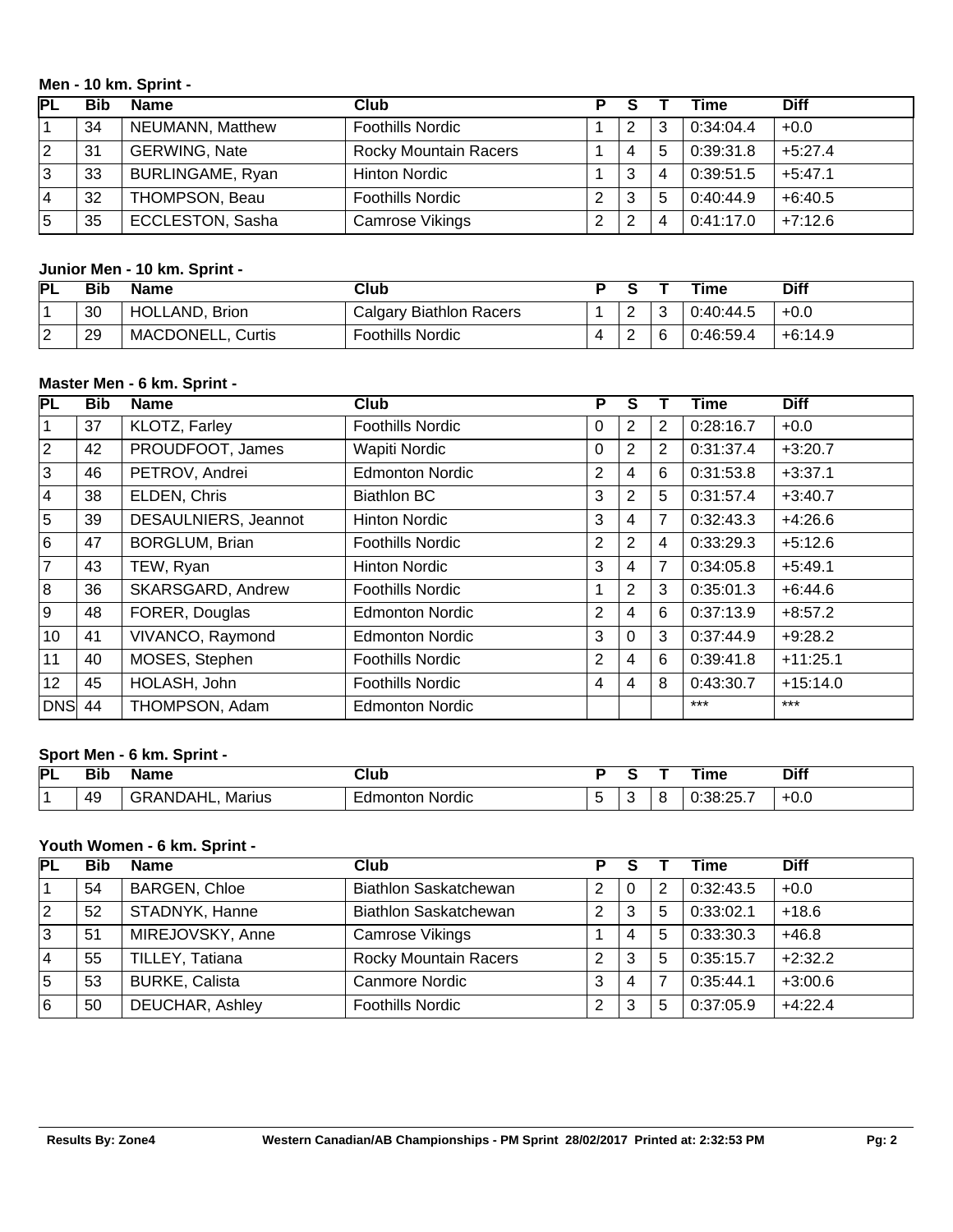### **Master Women - 6 km. Sprint -**

| РL          | Bib | <b>Name</b>              | Club                    | P.             |   |   | <b>Time</b> | <b>Diff</b> |
|-------------|-----|--------------------------|-------------------------|----------------|---|---|-------------|-------------|
| 1           | 60  | <b>LANCASTER, Callie</b> | <b>Biathlon BC</b>      | 2              | 3 | 5 | 0:34:53.2   | $+0.0$      |
| $ 2\rangle$ | 58  | HUTCHISON, Jacqueline    | Fast & Fossil           | 3              | 3 | 6 | 0:38:29.9   | $+3:36.7$   |
| 3           | 59  | <b>WALLACE, Niki</b>     | Wapiti Nordic           | 2              | 2 | 4 | 0:40:12.3   | $+5:19.1$   |
| 14          | 56  | HALL, Deborah            | <b>Foothills Nordic</b> | $\overline{4}$ | 2 | 6 | 0:40:41.8   | $+5:48.6$   |
| 5           | 61  | LONGWORTH, Penny         | Fast & Fossil           | 3              | 5 | 8 | 0:46:09.2   | $+11:16.0$  |
| l6          | 57  | MACCULLOCH, Lynette      | <b>Foothills Nordic</b> | 4              | 5 | 9 | 0:46:09.4   | $+11:16.2$  |

## **Women - 7.5 km. Sprint -**

| <b>PL</b> | <b>Bib</b> | <b>Name</b>       | Club                   |   |   | <b>Time</b> | Diff       |
|-----------|------------|-------------------|------------------------|---|---|-------------|------------|
|           | 62         | PATERSON, Jessica | <b>Edmonton Nordic</b> |   | ت | 0:34:00.8   | $+0.0$     |
| ⌒<br>▵    | 63         | MOINET, Andrea    | Camrose Vikings        | ◡ |   | 0:57:14.1   | $+23:13.3$ |

# **Junior Women - 7.5 km. Sprint -**

| <b>PL</b> | --<br>Bit | <b>Name</b>           | Jlub                                 |   |   | ⊺ıme                                             | <b>Diff</b> |
|-----------|-----------|-----------------------|--------------------------------------|---|---|--------------------------------------------------|-------------|
|           | 64        | ' RUNNALLS.<br>Ashlev | <b>Biathlon</b><br>Racers<br>شaldar∨ | u | ∽ | $\mathbf{u} \cdot \mathbf{v}$<br>- . JJ. J<br>u. | $+0.0$      |

### **Senior Boys - 6 km. Sprint -**

| PL             | <b>Bib</b> | <b>Name</b>             | Club                           | $\overline{P}$ | $\overline{\mathsf{s}}$ | Т              | <b>Time</b> | <b>Diff</b> |
|----------------|------------|-------------------------|--------------------------------|----------------|-------------------------|----------------|-------------|-------------|
| $\vert$ 1      | 73         | LOVSTROM, Reid          | <b>Foothills Nordic</b>        | 3              | $\overline{2}$          | 5              | 0:25:42.7   | $+0.0$      |
| $\vert$ 2      | 83         | ROGANS, Cory            | <b>Foothills Nordic</b>        | 1              | 3                       | 4              | 0:26:02.8   | $+20.1$     |
| $\overline{3}$ | 76         | <b>CUTHILL, Colton</b>  | <b>Foothills Nordic</b>        | 1              | $\overline{2}$          | 3              | 0:27:17.5   | $+1:34.8$   |
| $\vert$ 4      | 91         | BARGEN, Aron            | <b>Biathlon Saskatchewan</b>   | 1              | 3                       | 4              | 0:27:19.6   | $+1:36.9$   |
| 5              | 68         | DRAPER, Jake            | <b>Biathlon Yukon</b>          | 3              | 0                       | 3              | 0:27:21.0   | $+1:38.3$   |
| $\overline{6}$ | 69         | MILLS, Joseph           | <b>Foothills Nordic</b>        | $\overline{2}$ | 0                       | $\overline{2}$ | 0:27:25.4   | $+1:42.7$   |
| $\overline{7}$ | 93         | KELLY, Kieran           | <b>Calgary Biathlon Racers</b> | 1              | 3                       | 4              | 0:27:38.3   | $+1:55.6$   |
| $\overline{8}$ | 85         | BERG, Finn              | <b>Calgary Biathlon Racers</b> | 3              | 1                       | 4              | 0:27:53.4   | $+2:10.7$   |
| $\overline{9}$ | 86         | HOLLAND, Lance          | Canmore Nordic                 | $\overline{2}$ | $\overline{2}$          | 4              | 0:28:29.5   | $+2:46.8$   |
| 10             | 92         | GAUTHIER, Simon         | <b>Foothills Nordic</b>        | 4              | 4                       | 8              | 0:29:39.1   | $+3:56.4$   |
| 11             | 84         | KANIA, Eric             | <b>Canmore Nordic</b>          | $\overline{2}$ | $\overline{2}$          | 4              | 0:29:39.6   | $+3:56.9$   |
| 12             | 90         | TAYLOR, Jake            | <b>Edmonton Nordic</b>         | $\overline{2}$ | $\overline{1}$          | 3              | 0:29:40.1   | $+3:57.4$   |
| 13             | 88         | EYRE, Gareth            | <b>Foothills Nordic</b>        | 3              | 4                       | $\overline{7}$ | 0:29:49.4   | $+4:06.7$   |
| 14             | 87         | CONNON, Liam            | <b>Biathlon BC</b>             | 0              | 3                       | 3              | 0:29:54.4   | $+4:11.7$   |
| 15             | 65         | MALKINSON, Sam          | <b>Foothills Nordic</b>        | $\mathbf 1$    | 4                       | 5              | 0:30:11.1   | $+4:28.4$   |
| 16             | 82         | MERKOWSKY, Cameron      | Biathlon Saskatchewan          | 4              | $\overline{2}$          | 6              | 0:30:16.5   | $+4:33.8$   |
| 17             | 77         | CHAMPAGNE, Xavier       | <b>Calgary Biathlon Racers</b> | 4              | 3                       | 7              | 0:30:23.2   | $+4:40.5$   |
| 18             | 71         | WALLACE, Donovan        | <b>Wapiti Nordic</b>           | 3              | 4                       | $\overline{7}$ | 0:30:32.9   | $+4:50.2$   |
| 19             | 94         | ROMANZIN, Garrett       | <b>Calgary Biathlon Racers</b> | 3              | 4                       | $\overline{7}$ | 0:30:47.0   | $+5:04.3$   |
| 20             | 75         | THOROGOOD, Tynan        | <b>Calgary Biathlon Racers</b> | 1              | 4                       | 5              | 0:31:52.4   | $+6:09.7$   |
| 21             | 67         | <b>GROENEVELD, Will</b> | <b>Calgary Biathlon Racers</b> | 3              | $\overline{2}$          | 5              | 0:32:19.1   | $+6:36.4$   |
| 22             | 81         | BROUGH, Lyndon          | Wapiti Nordic                  | $\overline{2}$ | 3                       | 5              | 0:32:26.5   | $+6:43.8$   |
| 23             | 79         | WINDSOR, Brayden        | Biathlon Saskatchewan          | $\mathfrak{S}$ | $\overline{2}$          | 5              | 0:33:27.9   | $+7:45.2$   |